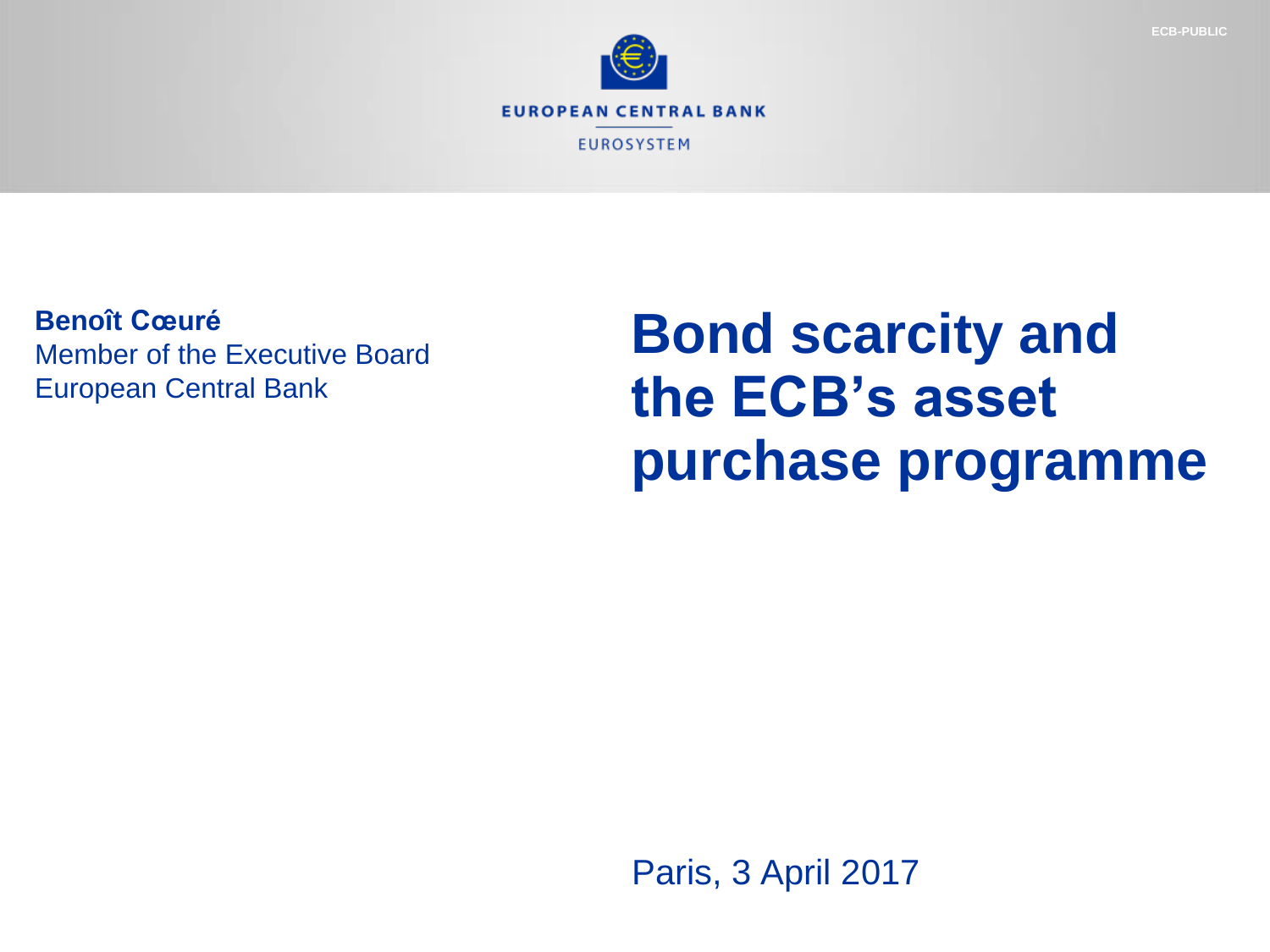## German short-term bond yields have reached lows and diverged from OIS

#### **2-year German bond yields and 2-year overnight index swaps (OIS)**

*(percentage per annum)*



*Source: Bloomberg, Reuters. Latest observation: 30 March 2017.*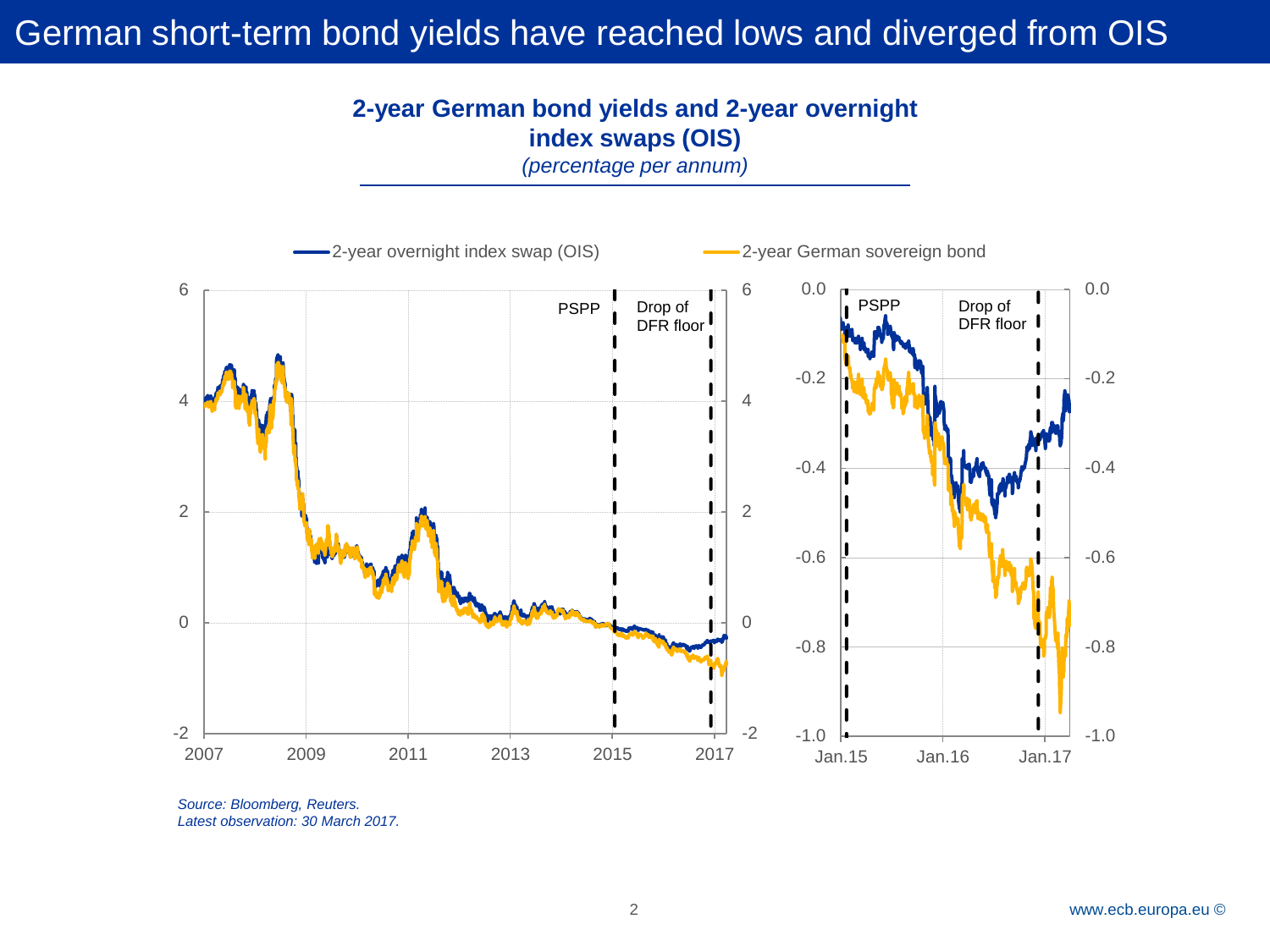## Long-term German bond-OIS spread has been relatively stable

### **Spread between 10-year German bond yields and 10-year overnight index swaps (OIS)**

*(percentage per annum)*



*Source: Bloomberg, Reuters. Latest observation: 30 March 2017.*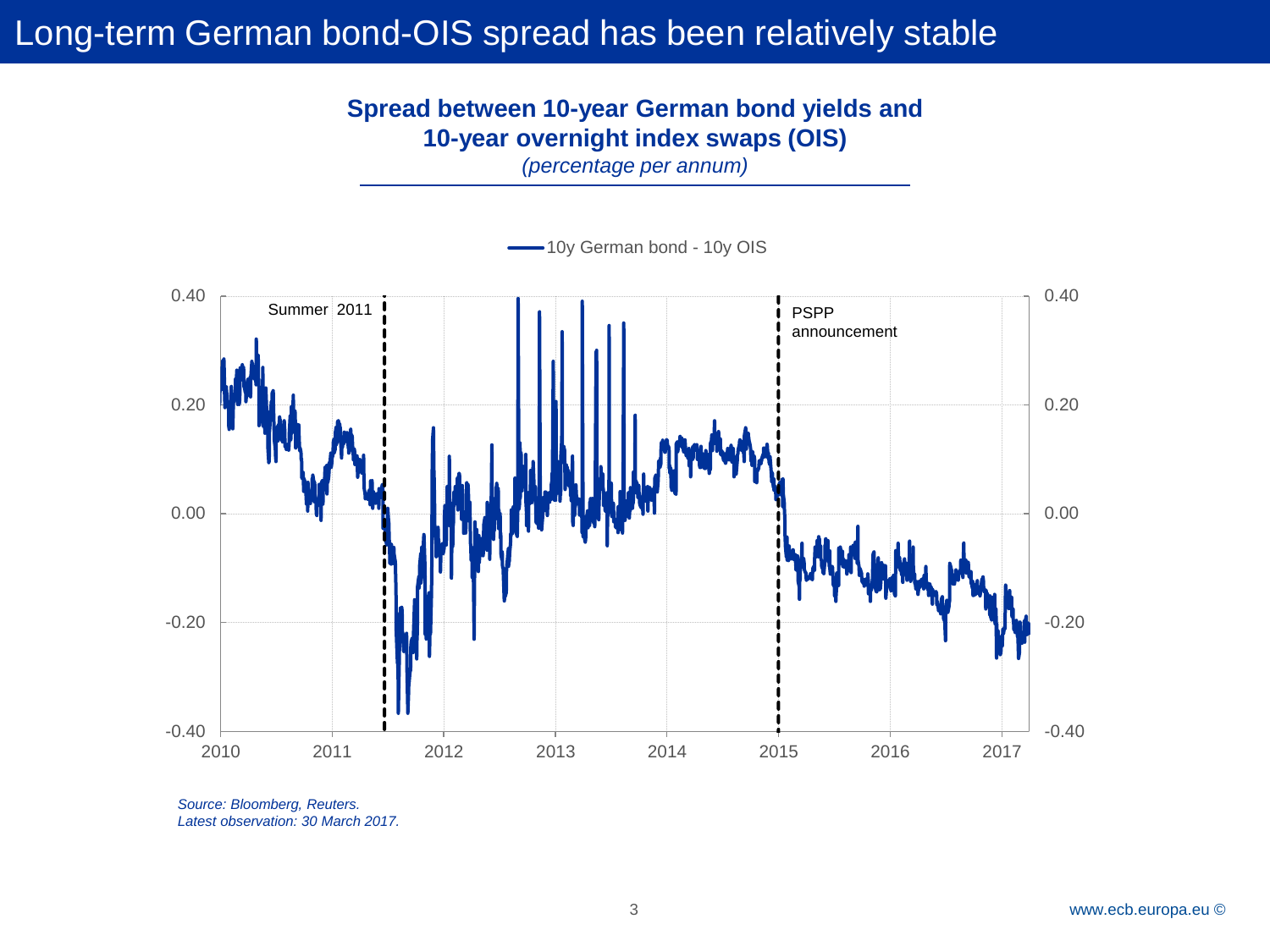## Short-term German bond-OIS spread has increased gradually

#### **Spread of German 2-year bonds to 2-year OIS** *(percentage points)*



*Source: Bloomberg, Reuters, ECB computations.* 

*Notes: The average spread and the grey areas are calculated using data since January 2007. Since 2007, 75% of observations are located within the dark grey area and 90% of observations are located within the light grey area. Last observation: 30 March 2017.*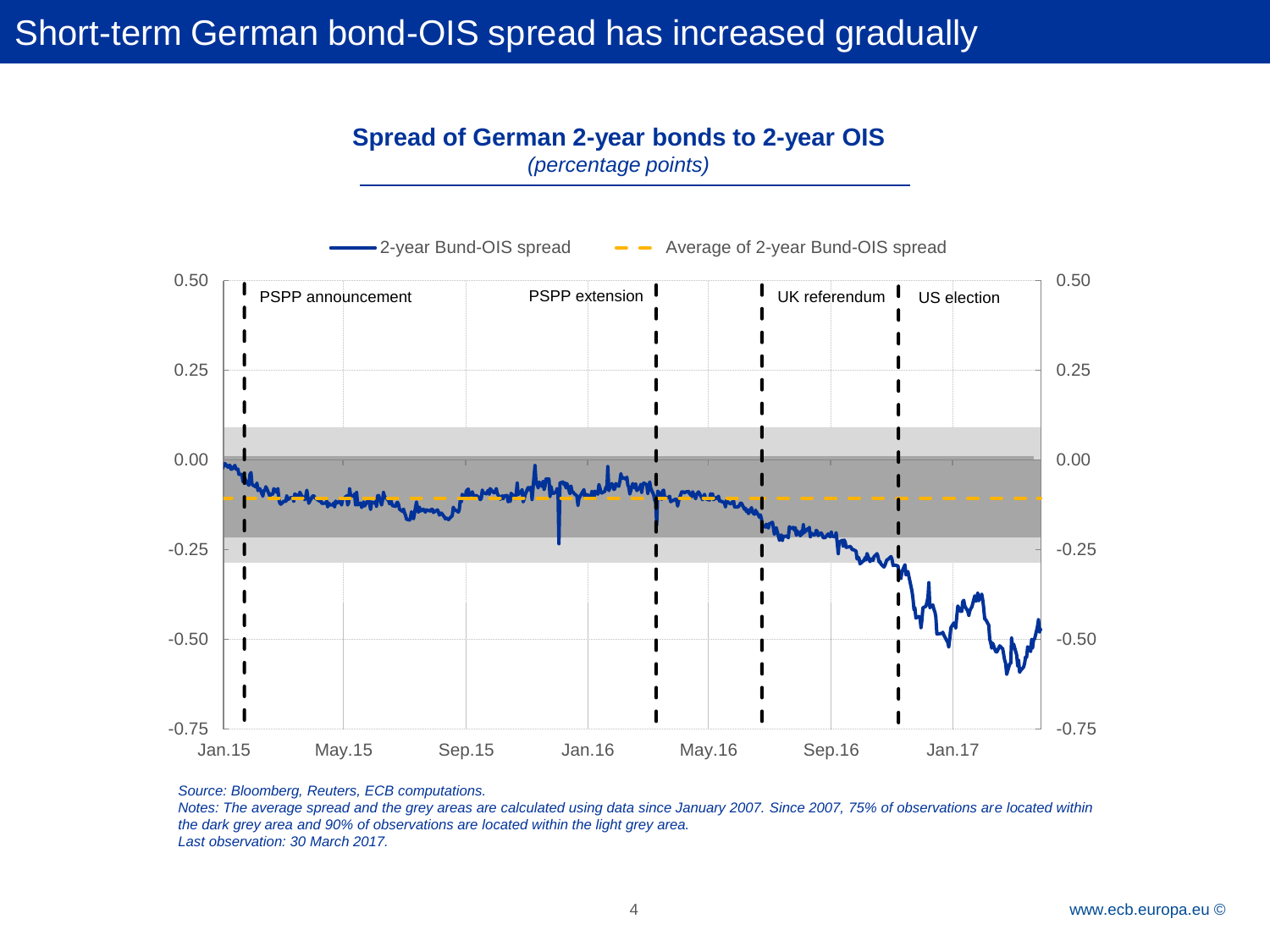## Perceived political risks may have played a role more recently

#### **2-year German bund-OIS spread and 10-year French, Italian, Spanish - German bond spread** *(percentage points)*



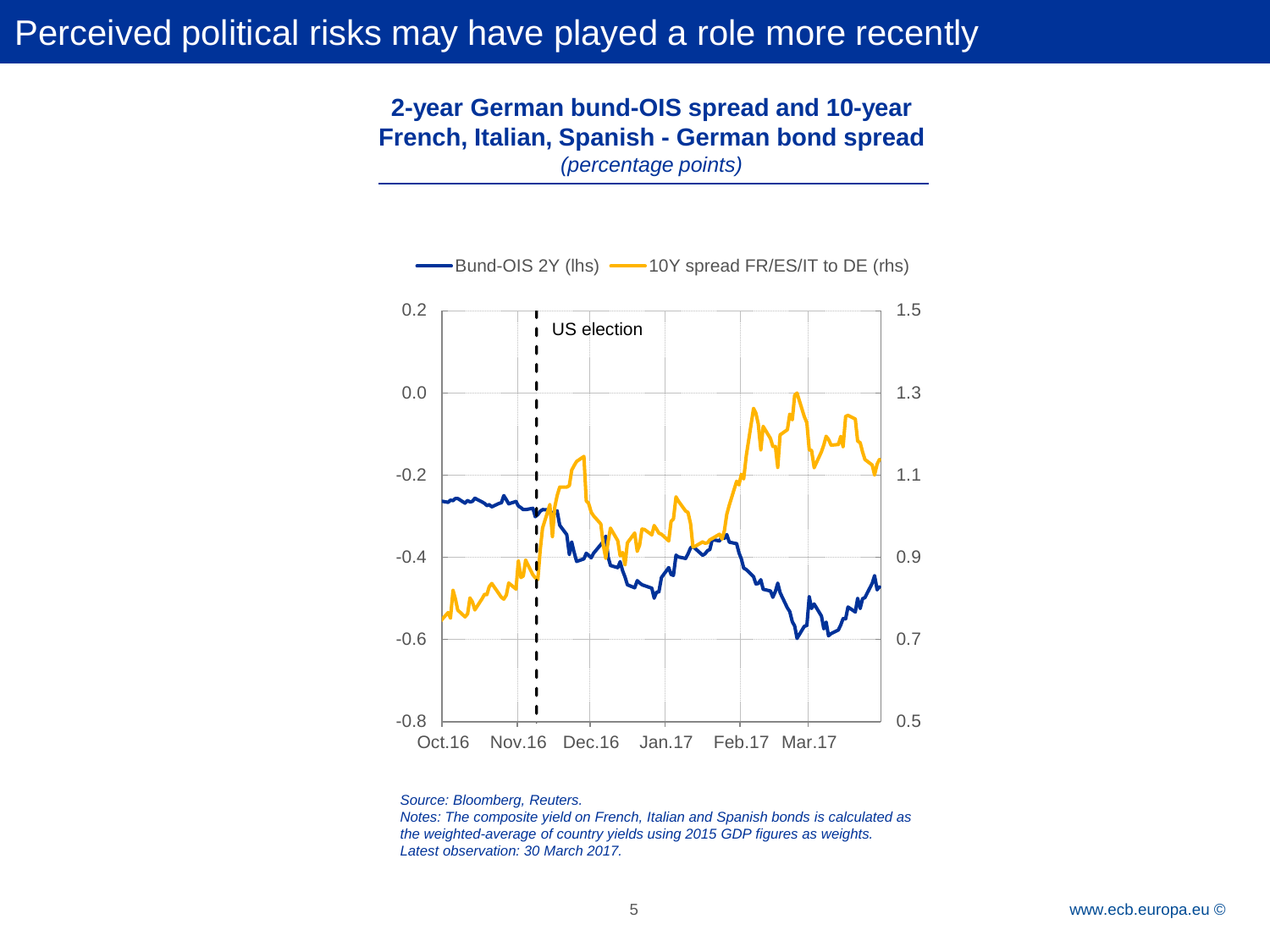## ECB measures have created a large amount of excess liquidity

#### **Excess liquidity and the spread between 2-year German bonds and 2-year OIS**

*(€ bn, lhs; percentage points rhs)*



*Source: Bloomberg, Reuters. Latest observation: 30 March 2017.*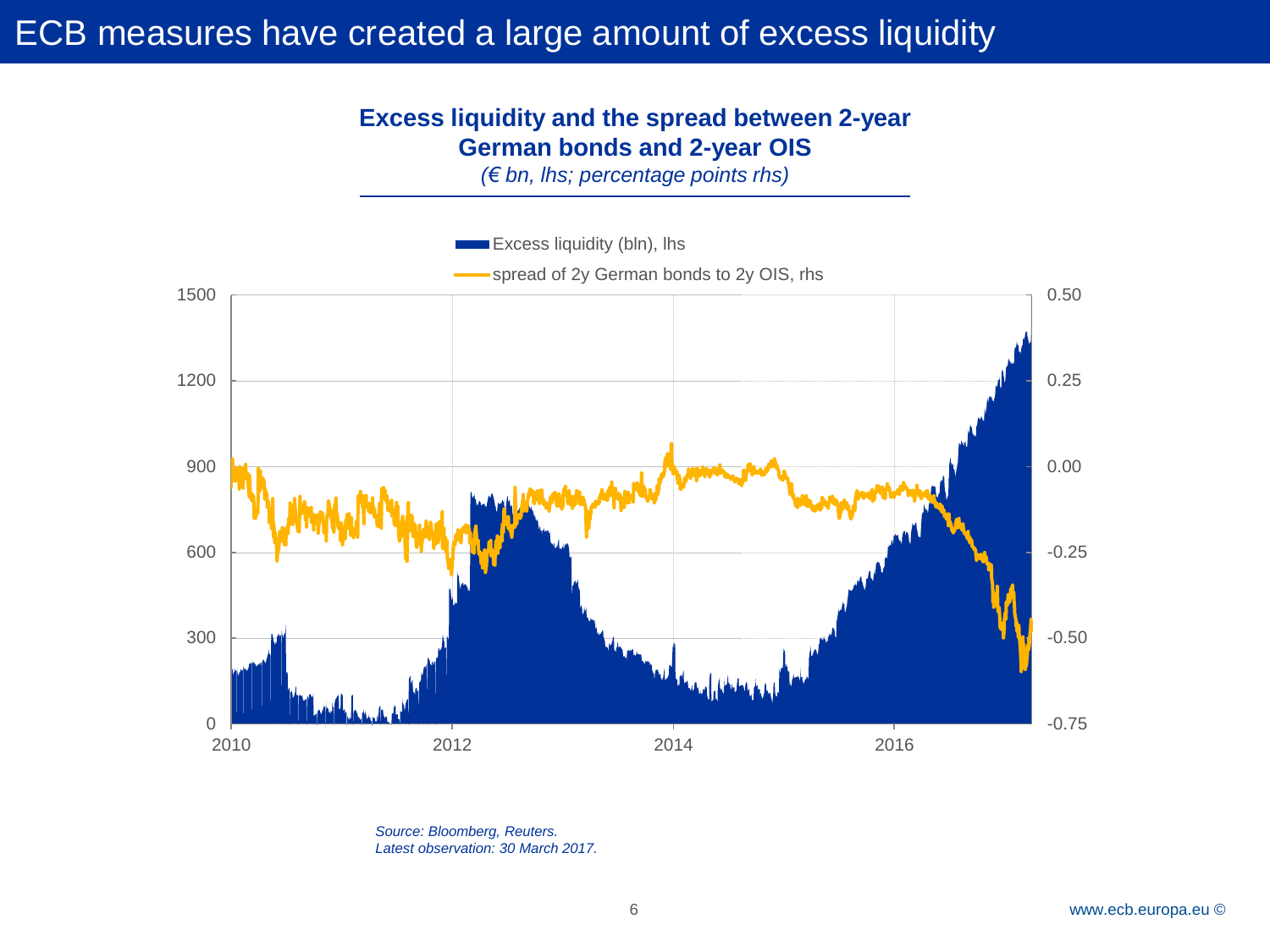## Non-euro area investors hold significant share of short-term Bunds

#### **Holdings of German government debt with original maturity of up to 2 years by euro area (EA) and non-euro area investors (non EA)** *(percent)*



*Source: ECB Securities Holdings Statistics Sector data and Eurosystem. Latest observation: Q3 2016.*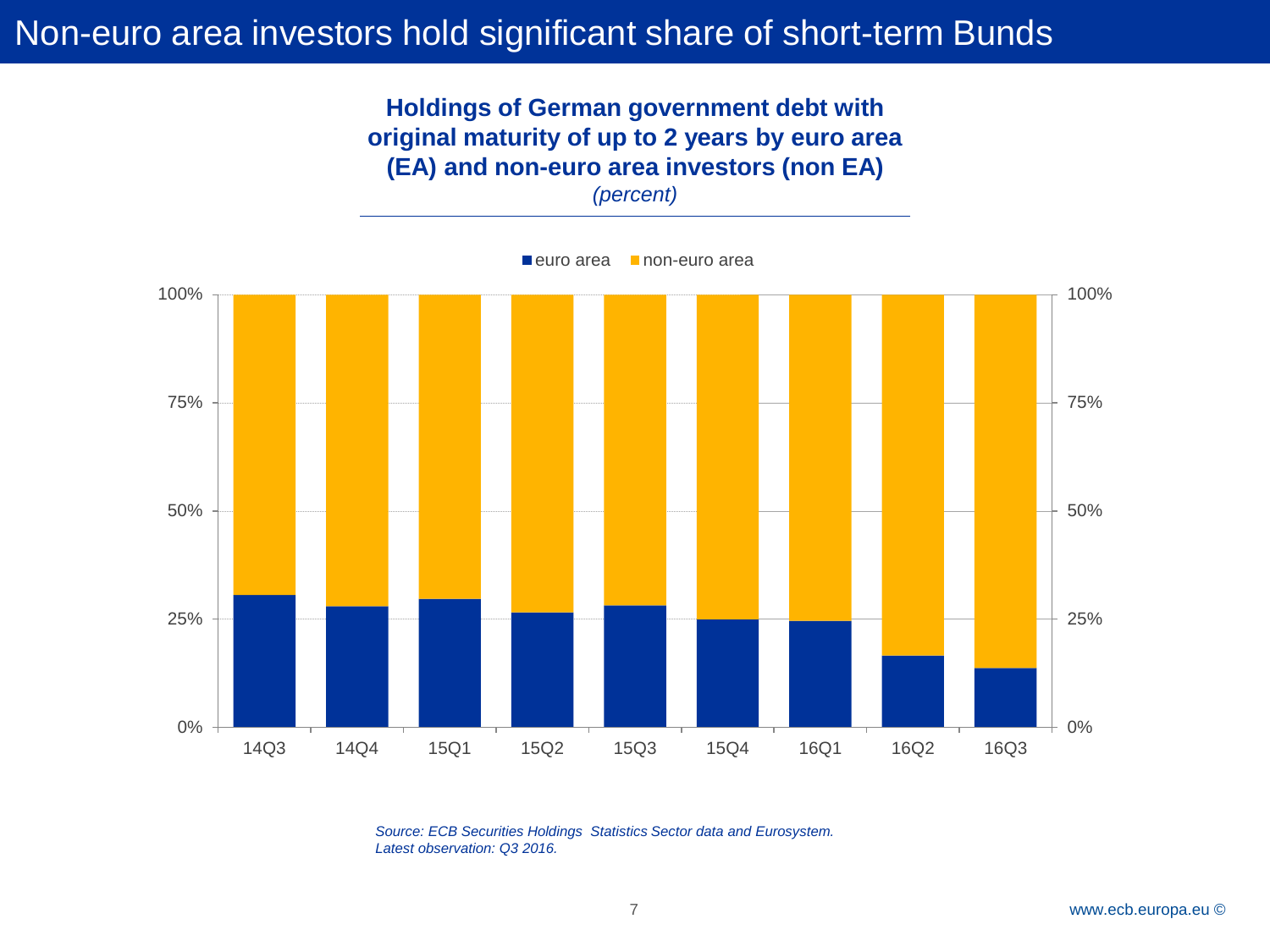## Evidence of direct effects from PSPP purchases on the spread is scant

## **German 2-year bond-OIS spread and purchases of German bonds as a share of outstanding**

*(percent per annum, %)*

## **German sovereign bond yield curve**

*(percent per annum)*



*Source: Bloomberg, Reuters, ECB. Latest observation: 21 March 2017.*



*Source: Bundesbank. Latest observation: 12 Dec 2016.*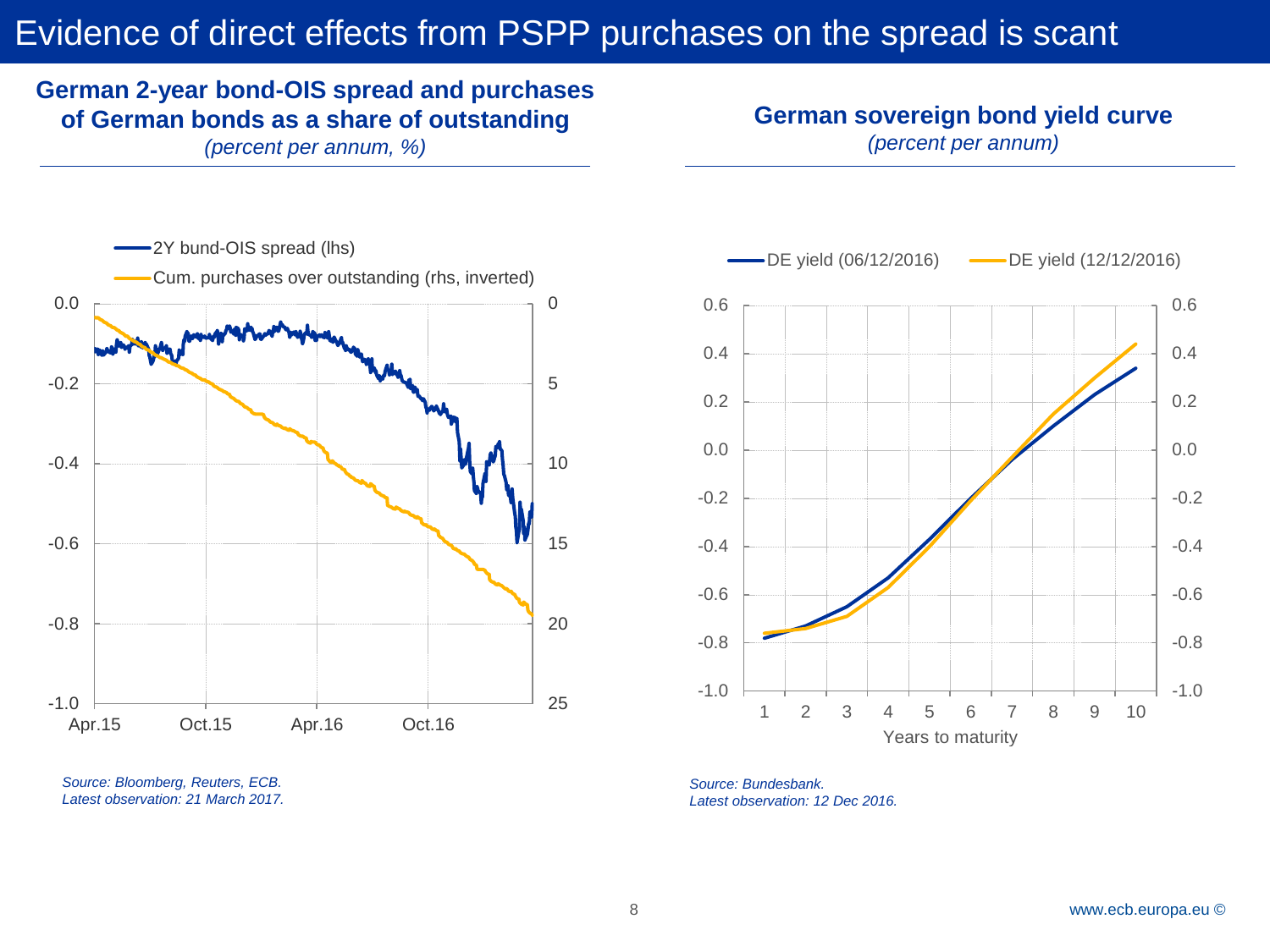## Less safe bonds available, also in relation to economic size



*(%)*

### **Share of short-term government debt with AAArating relative to GDP**

*(%)*



#### *Source: ECB.*

*Notes: Ratings based on Moody's, Fitch, Standard & Poor's and DBRS. A bond is first-best (second-best) AAA if at least one (two) of its ratings is (are) AAA. Last observation: 28 February 2017.*



#### *Source: ECB, US Treasury.*

*Notes: Ratings based on Moody's, Fitch, Standard & Poor's and DBRS. AAArating based on first-best rating. Short-term debt refers to securities with a residual maturity of up to and including 2 years. Last observation: December 2016 for government debt, 2015 for GDP.*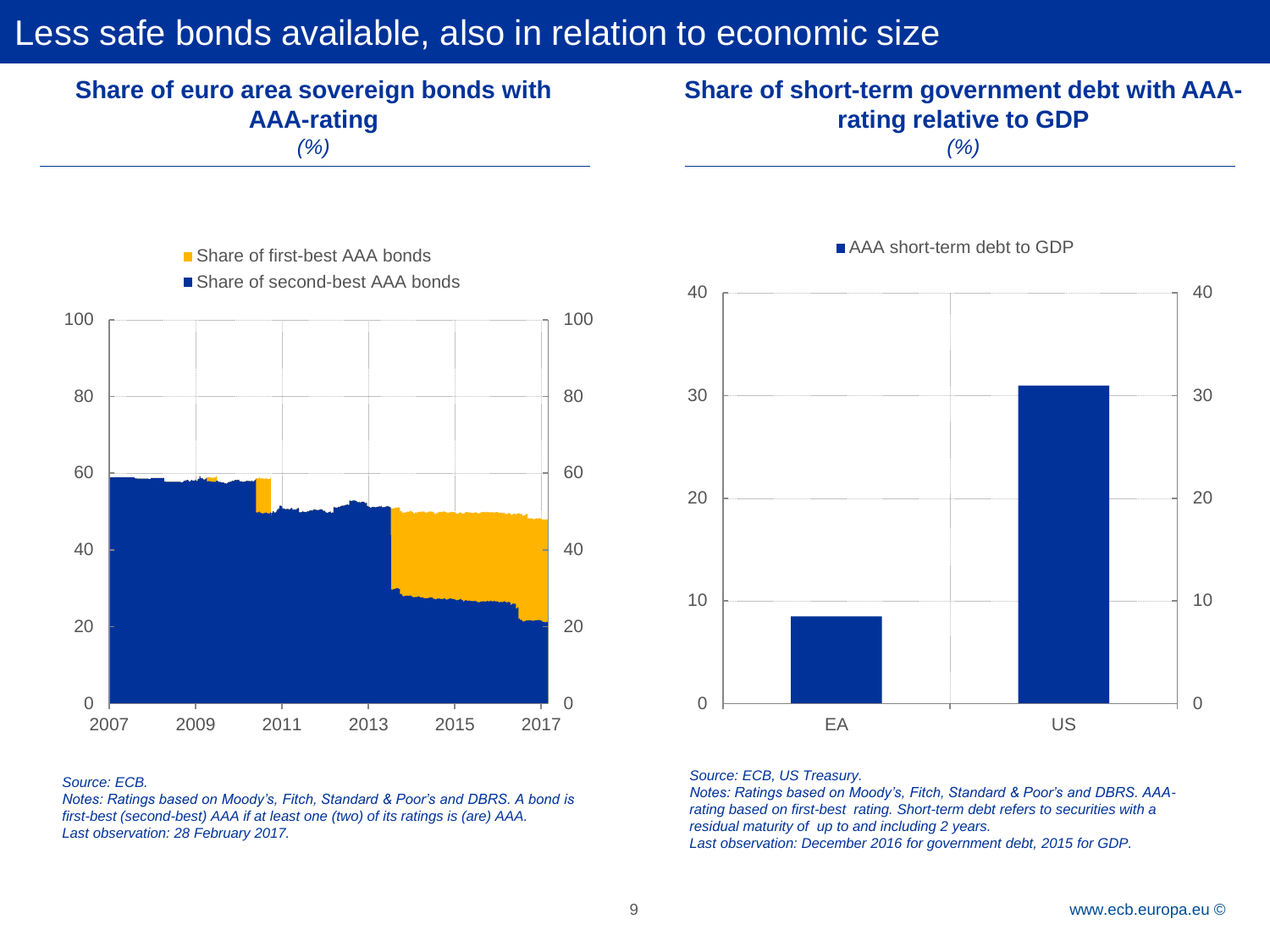## Negative issuance is accentuating collateral scarcity

#### **Issuance of German sovereign debt of up to 2 year maturity** *(€ bn)*